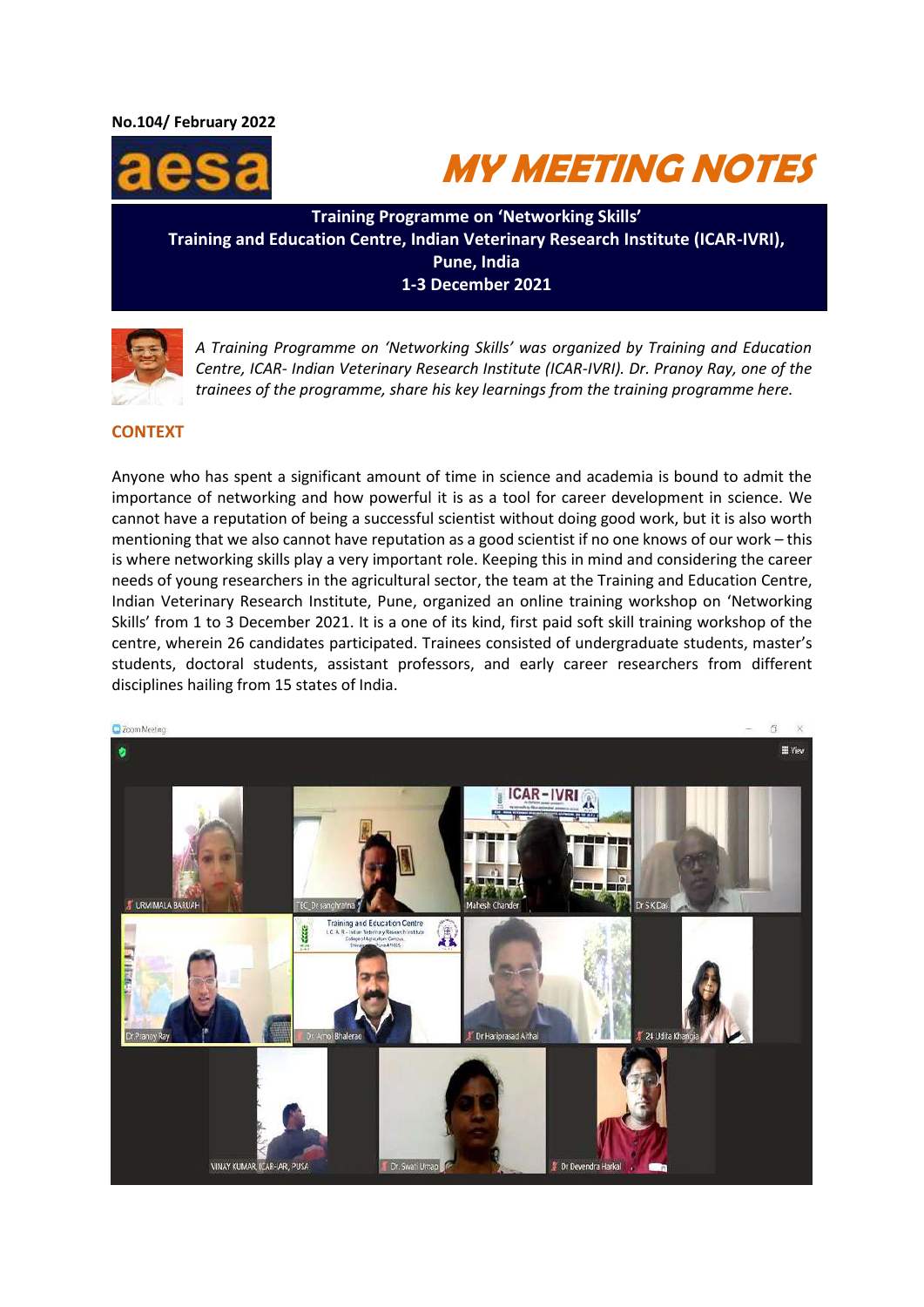### **THE KEY LEARNINGS**

The principal insights I have gained are given below:

#### **Strategic sustainable networking**

With everyone's time and energy being limited, it is essential for us to be selective in our approach based on our career needs and the futuristic vision we have set. The training incorporates a participatory approach in the learning modules rather than being one way in nature. Participants were actively involved in setting their own career strategies and ways to maintain their own network, helping their connections and working towards their goals. A good strategy helps to find out the most effective way in which one can utilize one's time and start networking which is a very wise investment. It is vital to visualize our network as an orchard, and see ourselves as gardeners who need to cultivate it in a sustainable manner, plant right connections in our network and establish good relationships with them. As the healthy body needs exercise, similarly a bright career needs networking. For an appropriate care and maintenance of this network, there is a need for regular follow up through digital medium, and only then should the interest to collaborate be expressed (Box 1).



#### **Box 1: Some examples of sustainable networking strategies**

#### **SHIFTING TO INDUSTRY**

- **Attend professional development classes;**
- **Attend career fairs;**
- **Talk with recruiters or HR personnel at different conferences;**
- **Enquire about the nature of jobs in advance with employees and about the skills needed.**

#### **GETTING FUNDING FOR PROJECTS**

- **Setting up meetings with people from funding agencies;**
- **Attend talks and meet speakers;**
- **Attend a course on proposal writing;**
- **Get some contacts of people who work with funding agencies;**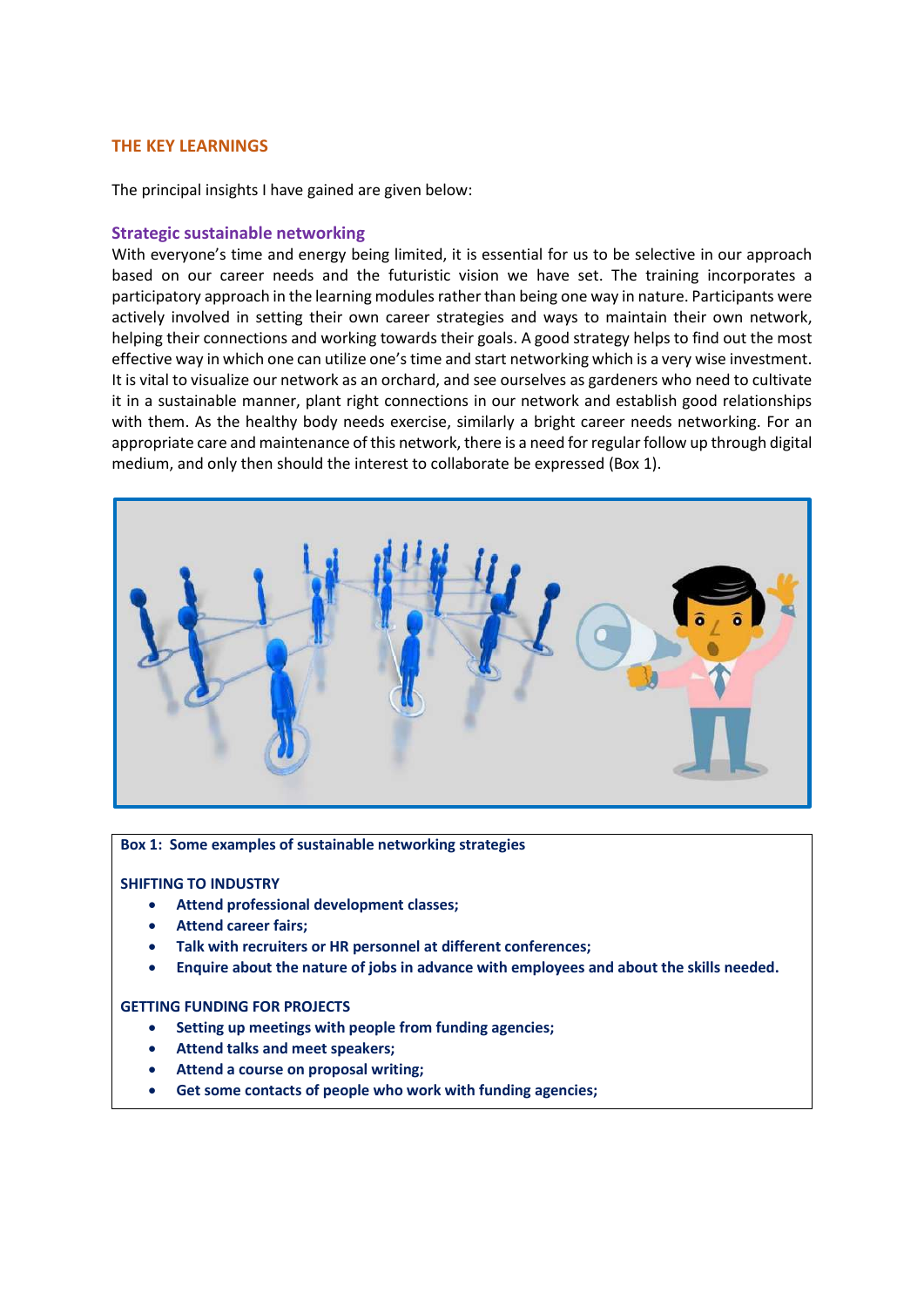## **Conversational skills to network effectively**

Networking is a sustainable investment and builds a good reputation over time. It means meeting and getting to know people whom you can assist and who can potentially help you in return. It is important to keep in mind that no one is going to network for us, therefore the onus is upon us to attend conferences, give talks, present posters, take part in discussions, and take advantage of the opportunities that we get to meet and talk to people. It takes a lot of courage to walk up to strangers and strike up a conversation when we're not used to doing it, but for making contacts, this is exactly what we'll have to do. It is essential to have effective mutual exchange of information, active listening by engaging full body in the process – comments of agreement, nodding, making proper eye contact, asking logical questions and above all, being honest in conversation and your authentic self. Although the training was held in an online mode, the methodology of the training ensured regular interaction among trainees. They were divided into small groups and made to interact in the breakout rooms and complete their assignments. This ensured the active participation of all the trainees and gave an opportunity to recognise and rectify their mistakes. Some of the golden rules in conversation for networking includes the following: do not interrupt, speak slowly, limit negative statements, avoid getting personal too quickly, and using the elevator pitch formula. The trainees were trained on different elevator pitch formula techniques for different types of situations and career needs, which is of great significance to them. The tone of voice, speed of delivery, and sentence construction are of great importance in conversational skills, if one is to effectively network. (Box 2).

| Box 2: Examples of re-orienting our approach while following up |                                                                                                                                      |
|-----------------------------------------------------------------|--------------------------------------------------------------------------------------------------------------------------------------|
| I think you can give me the names I need<br>$\bullet$<br>       | Would you be willing to send me those<br>$\bullet$<br>names?                                                                         |
| want lists of<br>$\bullet$                                      | Is it OK if you send more of these names?<br>$\bullet$                                                                               |
| I am in a hurry so you need to respond<br>$\bullet$<br>quickly. | Because you are so well positioned, I<br>$\bullet$<br>thought you could provide some helpful<br>information. Would that be possible? |
| I need some names from you<br>$\bullet$                         | If you could get me the contact list, I<br>$\bullet$<br>would be most appreciative.                                                  |

### **Building a Network for a Career in Research/Academia**

In order to build a network for a career in academia, there is a strong necessity to have a well-thought vision and a properly laid out career strategy. Acquiring skills in accordance to the goal-based strategy is essential and we need to break the our goals into smaller milestones. In addition to this, young career researchers need to get out of their comfort zone and try out various approaches, such as volunteering, which is a powerful tool for mutual success and creates trust and bonding. There is a sense of personal satisfaction as well as the reward of meeting like-minded people via volunteering. Starting a conversation with a stranger can build a network, and it will be of surprise to know how far showing a little bit of humanity can get you in the sciences. Other networking approaches in research include applying for scholarships and awards, writing for popular science periodicals and technical journals, public speaking, organizing and hosting, and community building. The honour of scholarships, awards and publications affirms the abilities of researchers, benefits their reputation and also improves their visibility in the network.

The trainees were trained on the practical techniques to approach professors for PhD/PDF positions, and to find out about various international fellowships and funding agencies. They were assigned tasks of crafting their own brand statement as a researcher and these were discussed in the training session so as to discern the scope for improvement, and address the shortcomings. Public speaking is also another important skill to enhance personal image in the network. It helps to overcome anxiety, fear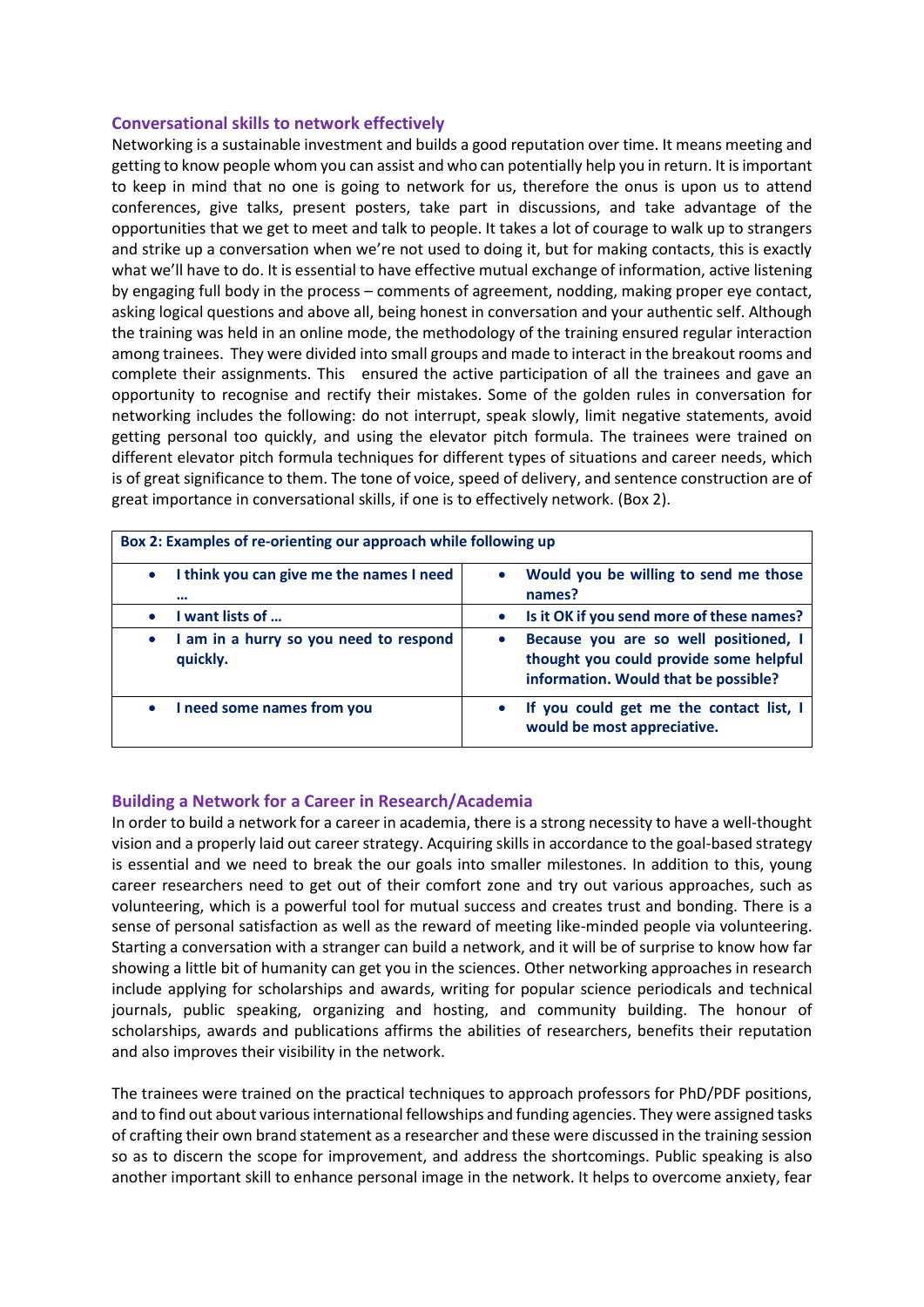and stress in young researchers. Organizing and hosting network events can help to acquire organizational skills, meet people, provide valuable services and promote themselves. Moreover, organising and hosting in multi-locations can help build communities. Professional organizations play a pivotal role in providing access to member directories, society awards, scholarships, professional development courses, short courses, and publicity via news sites, periodicals and social media accounts.

## **Digital and Online Networking**

In this era of social media, there is a plethora of digital information, with digital and online networking playing a major role. Young researchers need to share the work they are doing, their accomplishments, meet new people, connect with them, and also maintain their existing contacts. In order to constantly maintain their network in the online medium, researchers need to generate useful content for others regularly and follow the trends. The various digital and online networking platforms include LinkedIn, Twitter, Researchgate, Github, Mendeley, Instagram, etc. Trainees were also trained on how to reorient their approach for writing e-mails and follow-up which seems a simple task but plays a crucial role in networking. It can either build or ruin our career. The modified phrases for composing email which can add value and create positive impacts in the minds of our network, were suggested along with sample emails for PhD/PDF positions. Some key strategies for opportunity hunting within the network were shared with tips for exploring relevant jobs and successfully winning project funding.



**Trainees learning certain key networking strategies through interactive discussions**

### **UNIQUENESS OF THE TRAINING**

- This type of soft skills training sessions is very unique because it incorporates interactive discussion techniques into group learning, thus encouraging learning from each other. It is much needed as it addresses the practical needs of trainees; moreover, it is starkly different from the mundane lectures on these topics and definitely, a welcome change.
- The participants were trained for not just networking approaches but also on how to deal with failures, overcome fears and anxiety, handle rejections – all of which are vital and remain unaddressed in academic circles.
- Effort was taken to put in variety of sessions, such as ice-breaking sessions, designing career paths based on trainee's interests and skills, rapport building, tactics for creating connections, social media networking, and different energiser exercises by the coordinators. This was done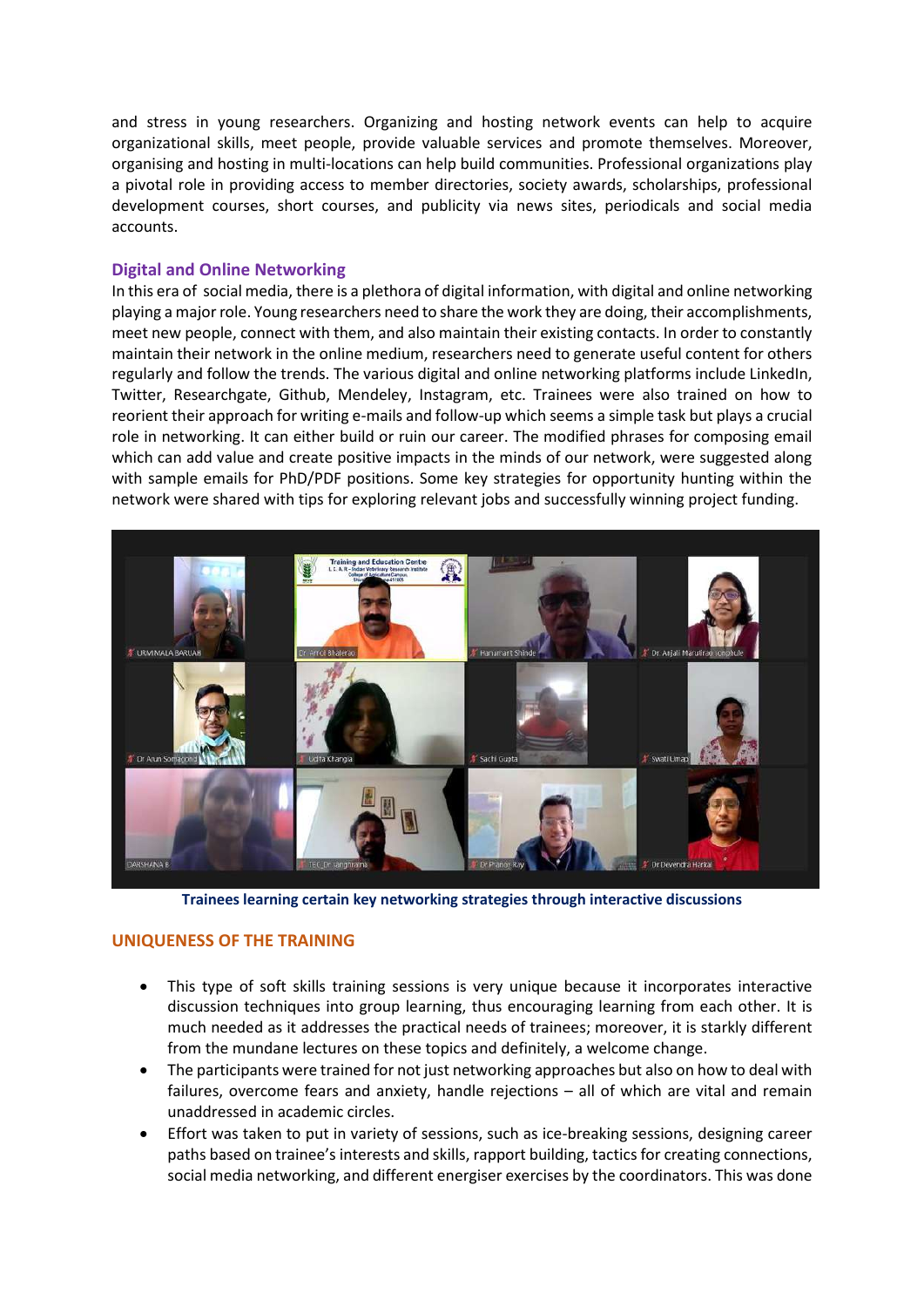to empower the trainees by helping them internalize these skills in their day-to-day life as they are highly sought after in this modern work world.

- The participants were divided into groups in breakout sessions at regular intervals so as to enhance their learning and promote interpersonal development, team building and confidence level.
- The training session incorporated a hands-on approach by persuading the trainees to open LinkedIn accounts, crafting their brand statement in the platform, developing their elevator pitch, demonstrating the flow of writing like email samples for PhD and PDF positions, addressing the doubts of trainees by practically showing the step-by-step process of networking strategies, and also how to reframe sentences for project proposals.



**Dr Mahesh Chander, the Chief Guest, interacting with the participants during the valedictory session.**

## **IMPORTANCE OF NETWORKING SKILLS IN FUTURE AGRICULTURAL EXTENSION**

- Extension professionals, in particular, need to use active listening skills for developing effective networking opportunities.
- It is important to invest in relationships and network to enhance the value for all and get maximum return. Building relationships and networks takes effort, commitment and time.
- It is necessary to enjoy helping each other as well as to acknowledge the help received in return, and celebrating each other's success which is particularly applicable to those involved in extension.
- Don't hesitate to reach out to people who will be useful in making more contacts; to learn what they are doing and offer assistance that builds and strengthens network, thereby making interactions mutually beneficial.
- Planning is important, but make sure to take actions that result in good outcomes for all.
- It becomes a privilege to work with like-minded peers, practitioners and experts in the field with shared values, if networks are established.
- Social media has an important role in establishing networks, and can be utilised effectively in agricultural extension activities by approaching potential connections and building upon it. However, at the same time, it needs to be used with caution and one needs to be professional while posting on social media.